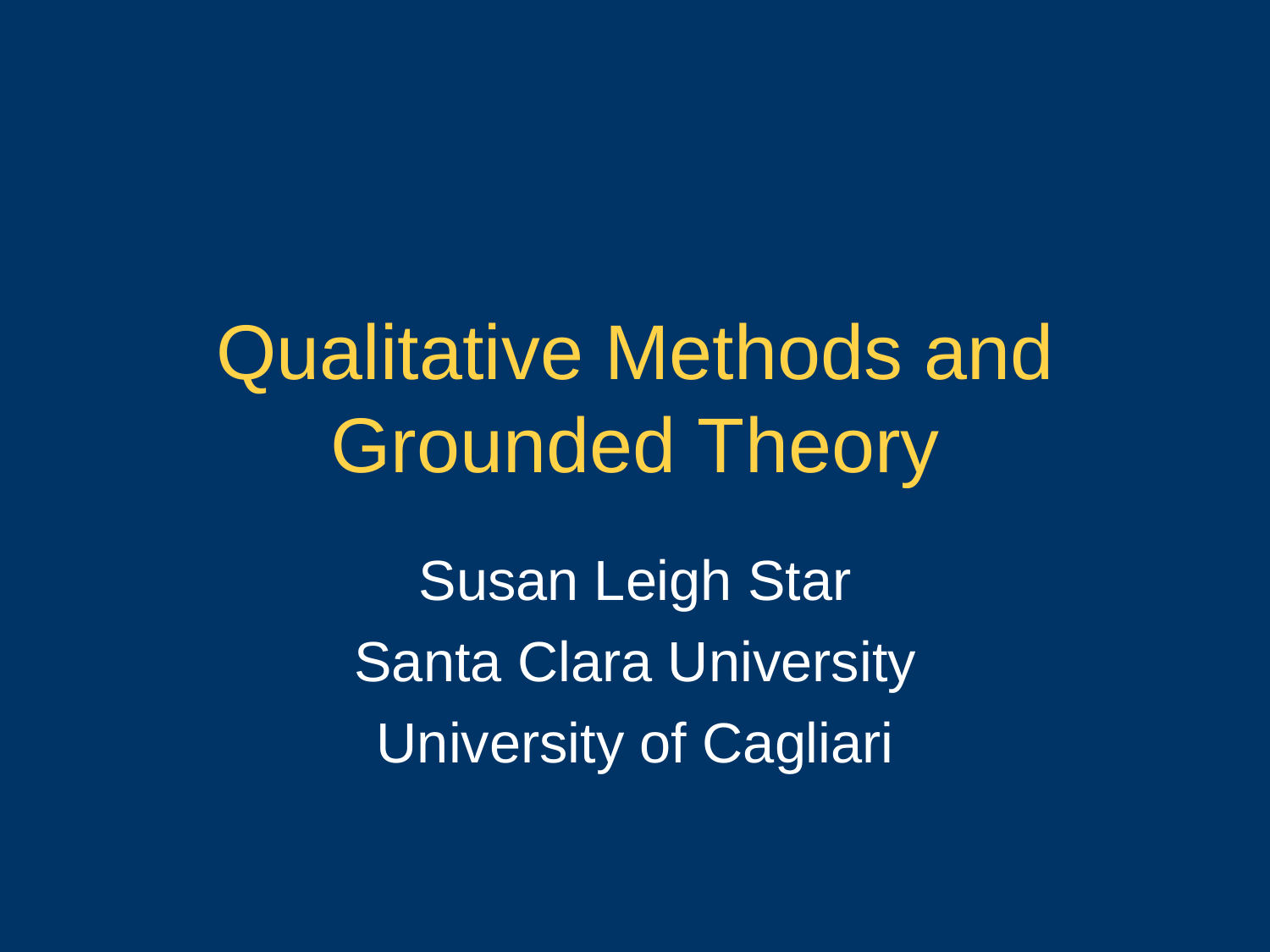### Why Qualitative Methods?

- *When* qualitative methods
- *When* quantitative methods *When is a method?*

*Convergence of skills, languages, type of questions to be asked*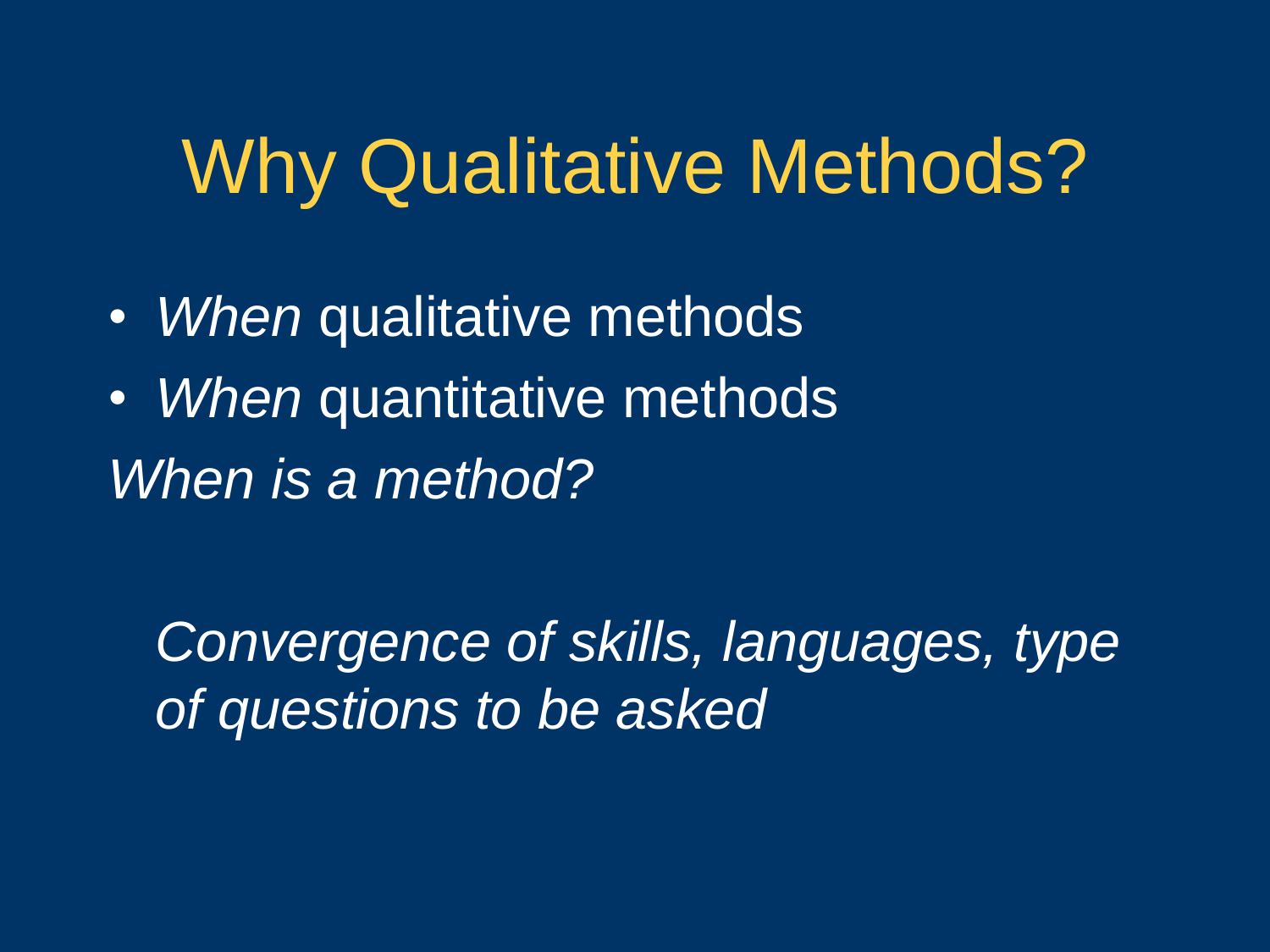### Trust and Chains of Inference

- All social science questions require choosing *indicators* to stand for human action, human states, relationships
- Question: what is the nature of the indicators chosen?
- Question: how long, and how sturdy, is the chain of action? (Includes provenance, tests of strength)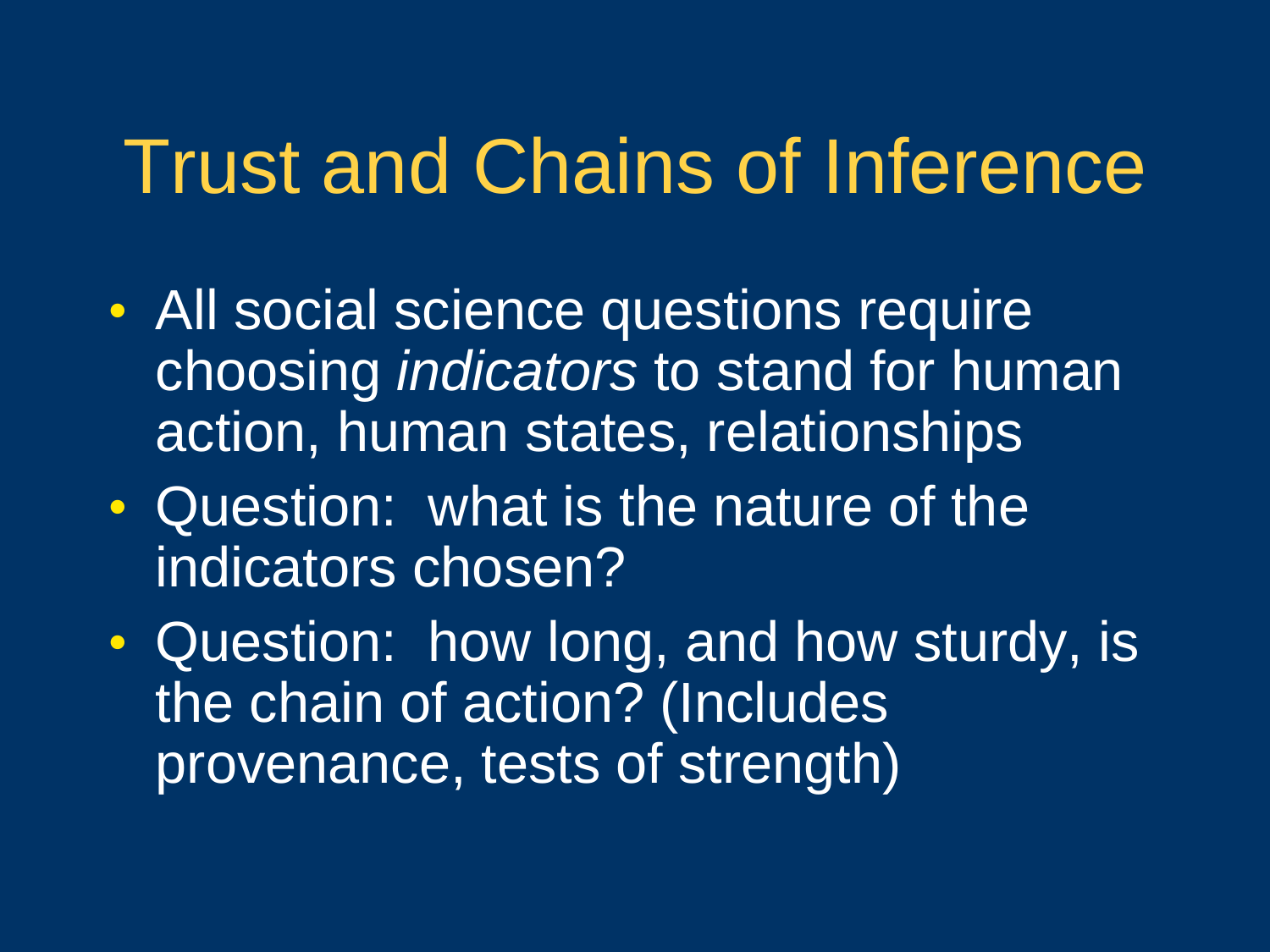# How to assess chains of indicators

- Who creates them?
- Are they inherited, conventional, purchased, or invented?
- How are they tested?
- What are the weak links in the chain?
- Where have they proven reliable, and for what purposes?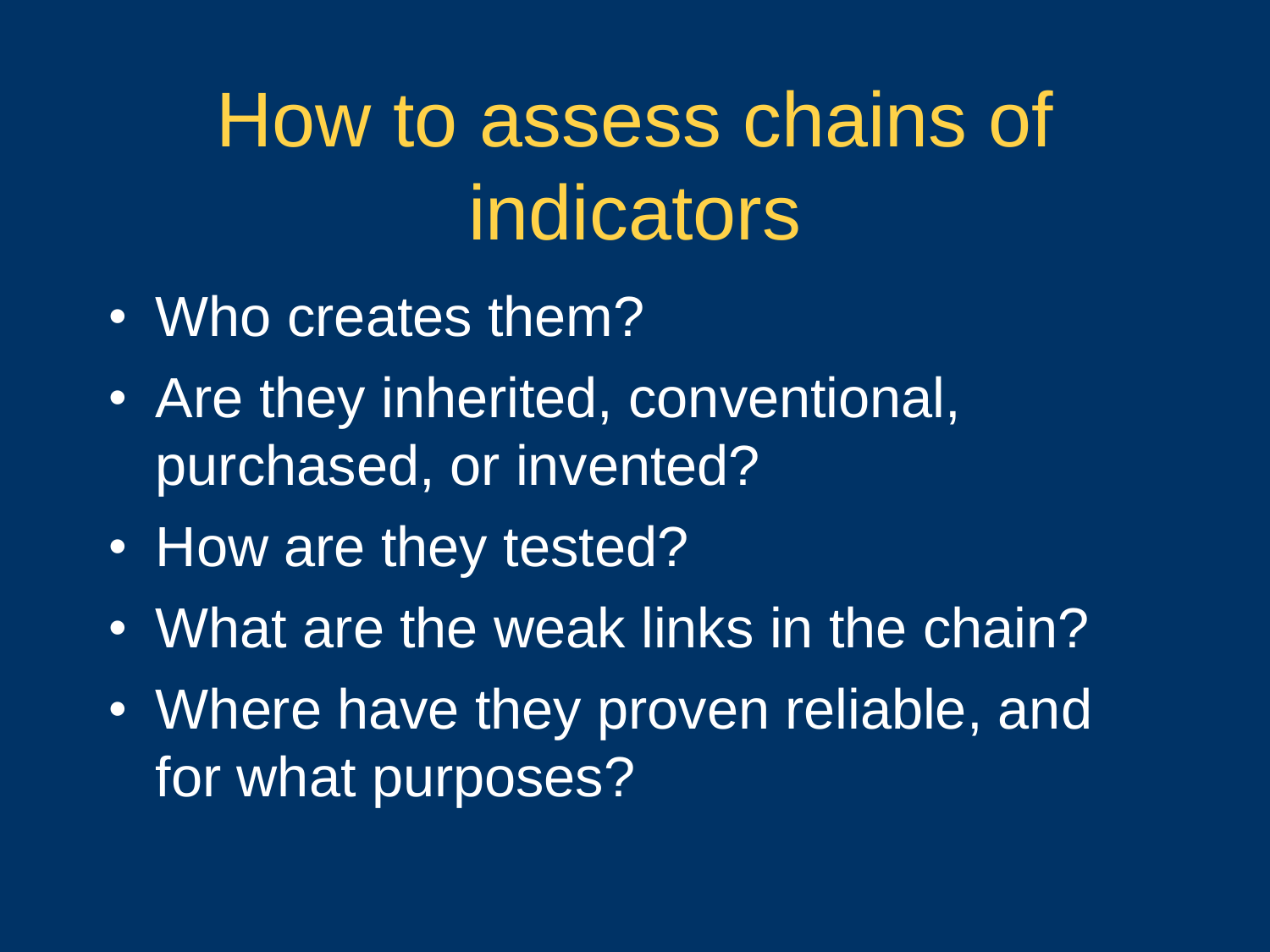# Why Grounded Theory?

- Or, *when* grounded theory?
- Good for inventing indicators
- Good for testing them in small groups, against other data
- Good for creating short, reliable chains
- With software support, chain may be carefully lengthened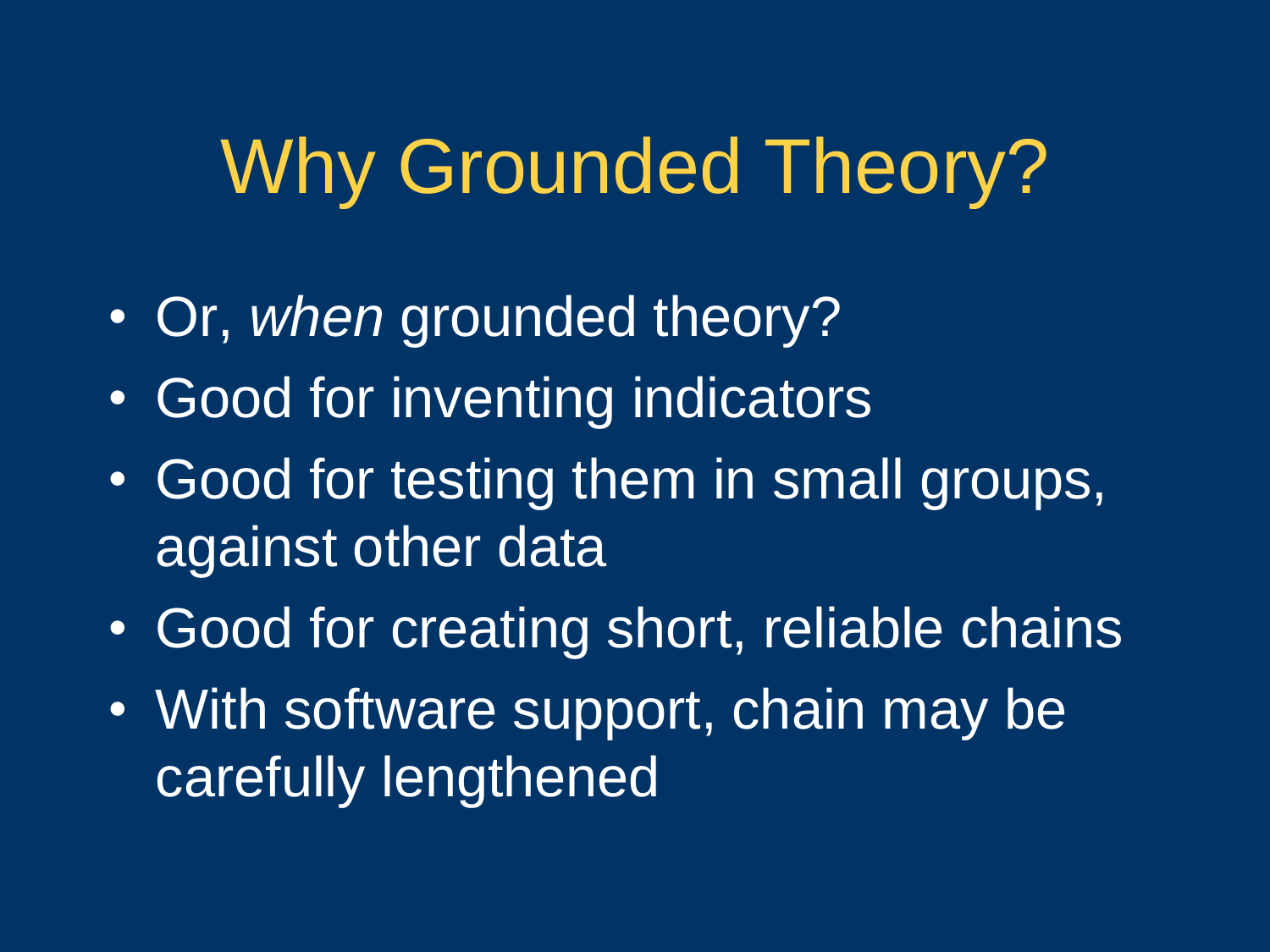## Why *not* grounded theory?

- If indicators already established, trustworthy
- If focused on arrangements of indicators already agreed to by community of researchers (e.g. survey research, sociolinguistic work, conversation analysis)